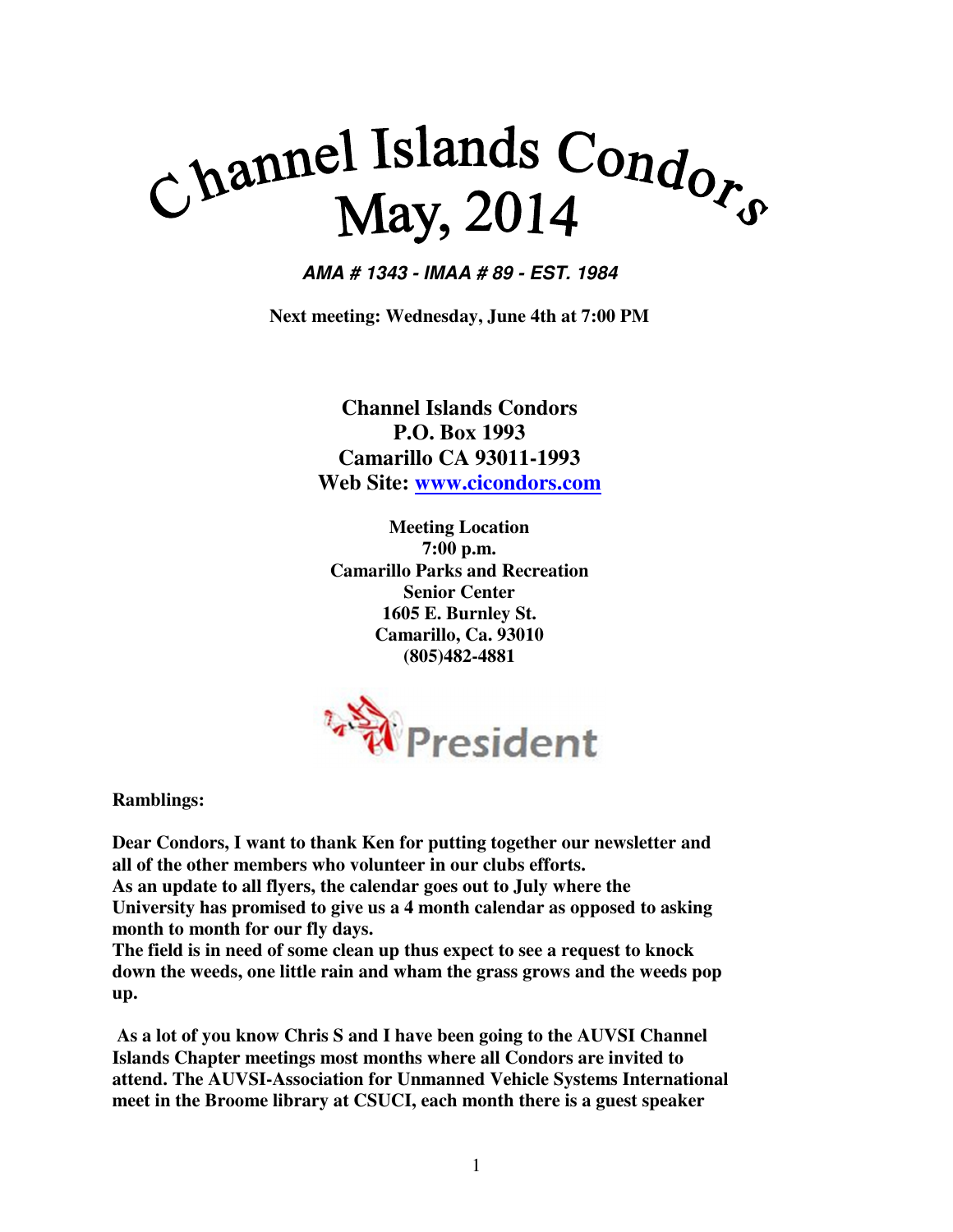**where the meetings are well attended. The Unmanned Vehicle is the next big thing in aviation where the FAA is deeply involved in getting their act together and coming out with regulations for these type of flying vehicles. There are many activities in the county that are involved in this where our Condor club will fit in and will most likely shape the club in the future. Stay involved and try to make the next meeting with them where I will send out an update on meeting time and date.** 

**Look forward to the next announcements concerning events at the Condor field now that we know our Fly days. There are plans in the works to have a money making helicopter day and a war bird day.** 

**See you at the Field Chris Brashears** 



**In a recently published interview, Dave Platt was reported to have stated his belief that "there are no true modelers left except in free flight and control line". While I share some of his distain for the inclusion of ARF and nearly ready to fly aircraft in competition, I also believe that included in our ranks are still some true modelers and master craftsmen. The opportunity to know these folks and fly with them in competition or any similar venue is what invigorates and motivates me as a modeler and occasional competitor.** 

**One such builder is my friend Tom Wolf who regularly beats me in every event in which we compete! Tom's Mosquito is featured on the cover in another spectacular photo by Rich Cox, whose work has graced many previous High Flight issues.** 

**Tom has provided me a detailed description of his model, its construction, and a brief history of the full scale Mosquito the model represents. This is a very realistic giant scale model and when flown by Tom, it captures the true essence of the full scale Mosquito in graceful flight. It is truly a superb model.** 

**Tom, from Goleta California and a member of the Santa Barbara RC Modelers, built the 1/5 scale (124 inch wing span) DeHavilland Mosquito FBVI, which he completed in November 2011 after about two years of construction. The model features functional bomb bay doors, bomb releases at the wing stations and inside the bomb bay (four bombs total), retracts, and flaps. It first flew on November 30, 2011, and it flies extremely well. During the last year, he has been competing with it in Scalemasters events, including the Northwest Scale Championships in Wenatchee Washington, where he place first in Expert. In addition, he competed at Top Gun 2012, where he**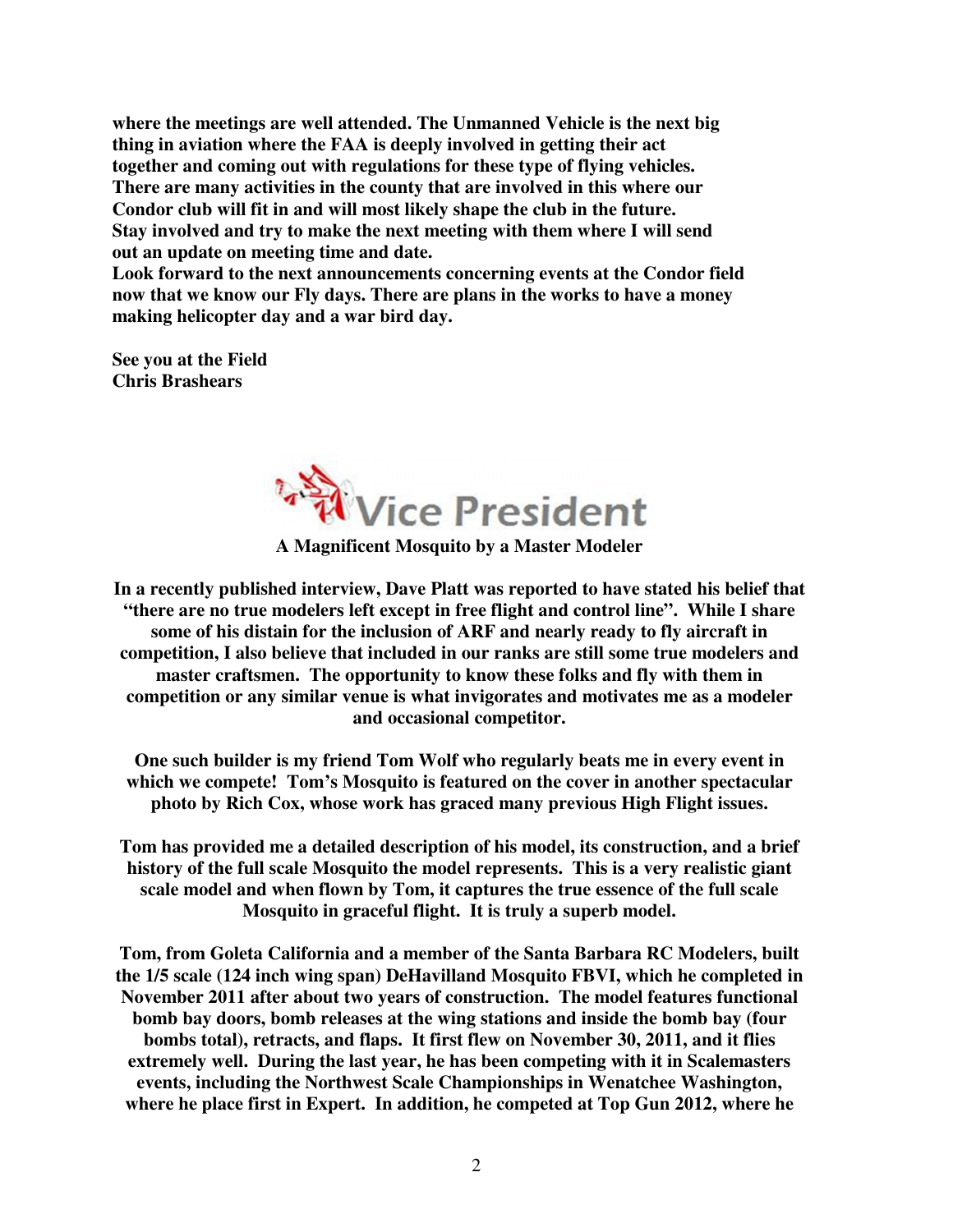## **placed sixth in Expert. He plans to continue competing with this airplane for the foreseeable future.**

### **Historical Background**

**Tom's model is a replica of NS850 / TH-M "Black Rufe" of No. 418 City of Edmonton Squadron, Royal Canadian Air Force; based at Holmesley South in June 1944. NS850 was flown by Squadron Leader Robert Allan Kipp and Flight Lieutenant Peter Huletsky. Kipp and Huletsky did quite well in combat with this aircraft having shot down ten enemy aircraft with one shared destroyed, one shared probable, one shared damaged, seven destroyed on the ground, and eight damaged on the ground. Unfortunately, NS850 was destroyed in landing accident on 1 November 1944, when it overshot the runway after landing with an engine out.** 

**The DeHavilland Mosquito was built almost entirely of wood. The fuselage was laid up in two halves on male molds with thin plywood inner and outer skins and a balsa core sandwiched in between. A large press applied pressure to a female outer mold to clamp the assembly during glue curing. After the glue had cured, the half fuselages were removed from the molds and glued/bolted together to form a very light and strong structure. The wing was similarly fabricated entirely of wood with plywood skins and wood ribs, spars and stiffeners. The use of aluminum was limited to the engine nacelles, engine mounts, landing gears, etc. Because of the nature of this type of construction, DeHavilland employed cabinet makers and wood workers extensively to produce the Mosquito. Thus, there was little raw material or manpower diversion from other critical warplane projects required in order to produce the Mosquito. This was critical to the Mosquito's production because at the time, there were shortages of aluminum and skilled aircraft assembly labor, and the priority for the British Air Ministry was producing fighters such as the Spitfire and the Hurricane.** 

**When the Mosquito was introduced into service it was faster than any German fighter of the time. While the original version of the Mosquito was an unarmed bomber, armament was incorporated into fighter and fighter-bomber variants shortly thereafter. The FBVI had four .303 machine guns in the nose and four 20 mm cannon under the nose with the main portion of the cannons and the ammunition storage in the forward portion of the bomb bay. With so much forward firing firepower, coupled with the ability to carry up to four 500 pound bombs, or two 500 pound bombs and up to eight 5 inch rockets, the FBVI saw great success in anti-shipping, close ground support and low altitude interdiction missions. With its high speed (almost 400 mph) and excellent maneuverability, the FBVI was also quite effective in air-to-air combat, as was demonstrated by the success of NS850.** 

### **The Model**

**Tom built a 1/8 scale (82 inch span) version of this airplane about 20 years ago from a set of plans purchased from Bob Holman that were a 115% blow-up of a 71 inch Brian Taylor design. This smaller airplane has been his workhorse competition aircraft for**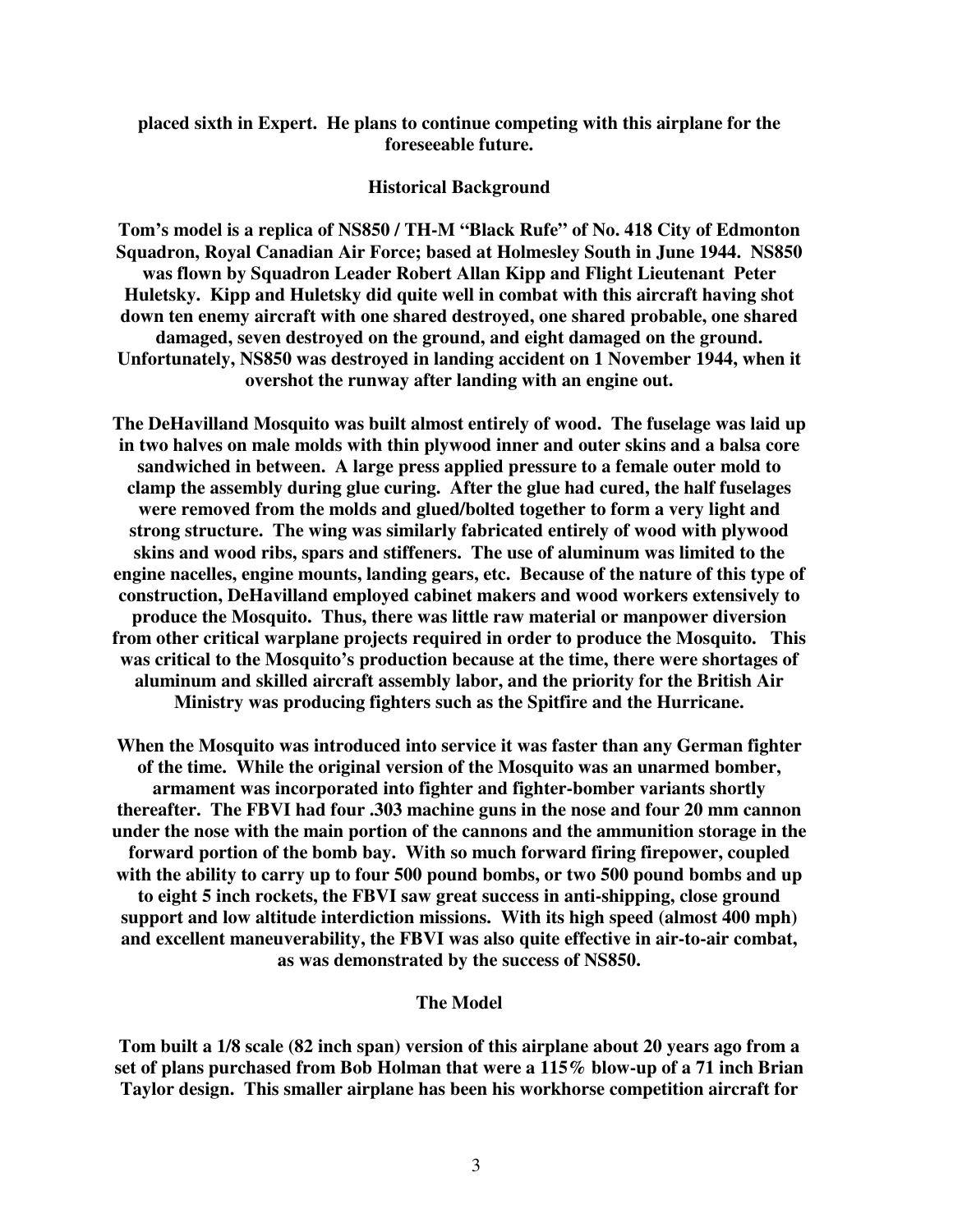**Scalemasters events for a number of years, as well as two trips to Top Gun. Tom tackled this more recent and much larger project because while his original Mosquito is an excellent flier, it is small by today's standards for scale competition, especially for an event such as Top Gun. This, together with the fact that the larger airplanes fly better and look more prototypical in the air, prompted him to go bigger. Tom's newest Mosquito was built from a 175% blow up of the same Brian Taylor plans that he built his original Mosquito from, resulting in a wing span of 124 inches. The plans and a set of spun aluminum spinners were purchased from Bob Holman. No other accessories were available for the 124 inch version, so everything else had to be fabricated, including the scale landing gear mechanics for both the main landing gear and the tail wheel, the vacuum formed canopy, and the epoxy fiberglass engine nacelles.** 

**The high degree of enlargement of the design required a lot of re-engineering of the structure to be appropriate for the size of the aircraft, making this project much more like a scratch or "designer scale" project than a "simple" build-from-plans effort. Because the resulting spacing for fuselage bulkheads was excessive, intermediate partial bulkheads between the main fuselage bulkheads were added to ensure that fuselage cross-sections were maintained without oil-canning between the main bulkheads. Stress calculations of the scaled-up wing spar showed that it was inadequate for the anticipated structural loads, so the wing spar was modified to provide the necessary strength. The original design featured a one piece wing, which at this much larger size was impractical for transportation and storage. To solve this problem, the wing center section was redesigned to convert the configuration to a twopiece wing (left and right side) that plugs into pockets in the side of the fuselage. A 1.50 inch diameter carbon fiber joiner tube provides the structural load transfer from the wing panels to the fuselage. The wing / fuselage interface was redesigned to accommodate the plug-in panels, utilizing the scale joint locations so that the appearance of the assembled model is completely scale: No non-scale wing joints are visible.** 

**Other than the fiberglass nacelles, the construction of the model is built-up balsa and plywood, with ¾ oz fiberglass/epoxy over all sheeted surfaces. The fuselage was built in two halves, each sheeted with 1/8 inch balsa and then glued together. The wing and tail surfaces were standard built up construction with balsa ribs and balsa sheeting. The only open framework item is the rudder, and it is covered with Super Coverite. The nacelles were fabricated via the "lost foam" technique, whereby the nacelles were shaped from foam blanks, then fiberglass was applied on the exterior using West Systems epoxy resin. After lots of sanding and filling, the foam was removed from the interior. The airplane is finished with water-based paint from Warbird Colors, with a dead flat two-part epoxy clear coat by Klass Kote over the entire airplane. Cockpit detailing utilized Best Pilots 1/5 scale "Adolph Malan" pilot and radiooperator/navigator, and the scale WW2 British instruments were from inZpan and IFlyTailies.** 

**Robart air cylinders, control valves and pressure vessels drive the scratch-built main landing gear, with separate systems in each wing. Thus there are no air system**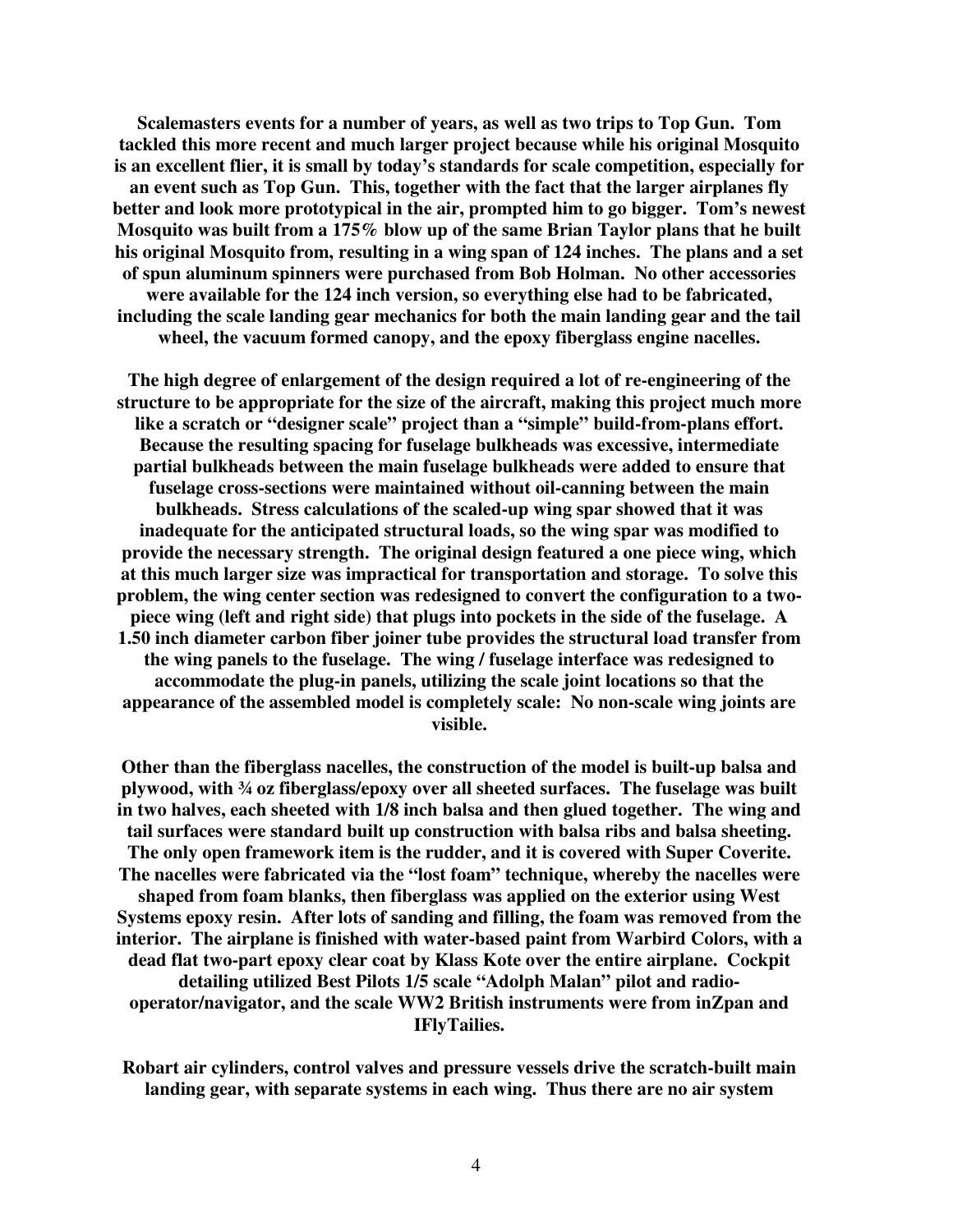**connections impacted by wing removal or installation, negating any requirement for leak-prone quick disconnects. The separate air systems also provide a more realistic retract operation, in that each side works independently and smoothly. The main landing gear includes about ½ inch of oleo shock absorbing through the use of die springs inside telescoping main landing gear legs. A conventional retract servo is the moving force for the scratch-built retractable tail wheel. The tail wheel steering is linked to the rudder servo via a pull-pull cable system with in-line springs to provide shock absorbing for the servo and some amount of free-castor of the tail wheel during taxiing.** 

**For better ground handling, especially during take-off, the airplane includes mechanical brakes on the main landing gear which are actuated with the rudder channel. Right rudder applies braking to the right main wheel, and left rudder applies braking to the left main wheel. The brakes are simply a fixed torsion spring working on the outside of a brass bushing that rotates with the wheel. A pull-string running from a servo connected to the rudder channel is attached to one leg of the spring, and the other leg of the spring is anchored to the brake cover. When the leg of the spring is pulled by the pull string, the spring clamps down on the bushing and provides the brake action. A similar brake system was utilized on his smaller Mosquito, and it completely tamed the Mosquito's notoriously poor directional control during the early stages of the take-off run. The two engine's throttles are also on separate radio channels that are mixed together to allow synchronizing the engines throughout the throttle range via the radio's 5-point mixing curve. In addition, there is a small amount of mixing between the rudder channel and the throttle channels to aid in taxiing: Left rudder advances the throttle slightly for the right engine, while right rudder advances the throttle slightly for the left engine.** 

**Tom's model weighs 58.3 pounds fully fueled and ready to fly and is powered by two O.S. BGX-1 35cc two cycle engines. While gas engines would have been Tom's first choice for this project, the glow engines were selected because suitable gas engines (40- 50cc) could not be found that would fit within the Mosquito's slender nacelles. The custom mufflers and exhaust piping are fully contained within the nacelles and exit out the scale location at the rear of the exhaust shroud in each nacelle. Guidance is via a Futaba 10 CAG 2.4 GHz radio, driving 21 servos. The airplane has two 5-cell (6V) 4200 mAh NiMh battery packs for the radio / servos working through a Smart-Fly BatShare battery backup unit to provide battery and switch redundancy.**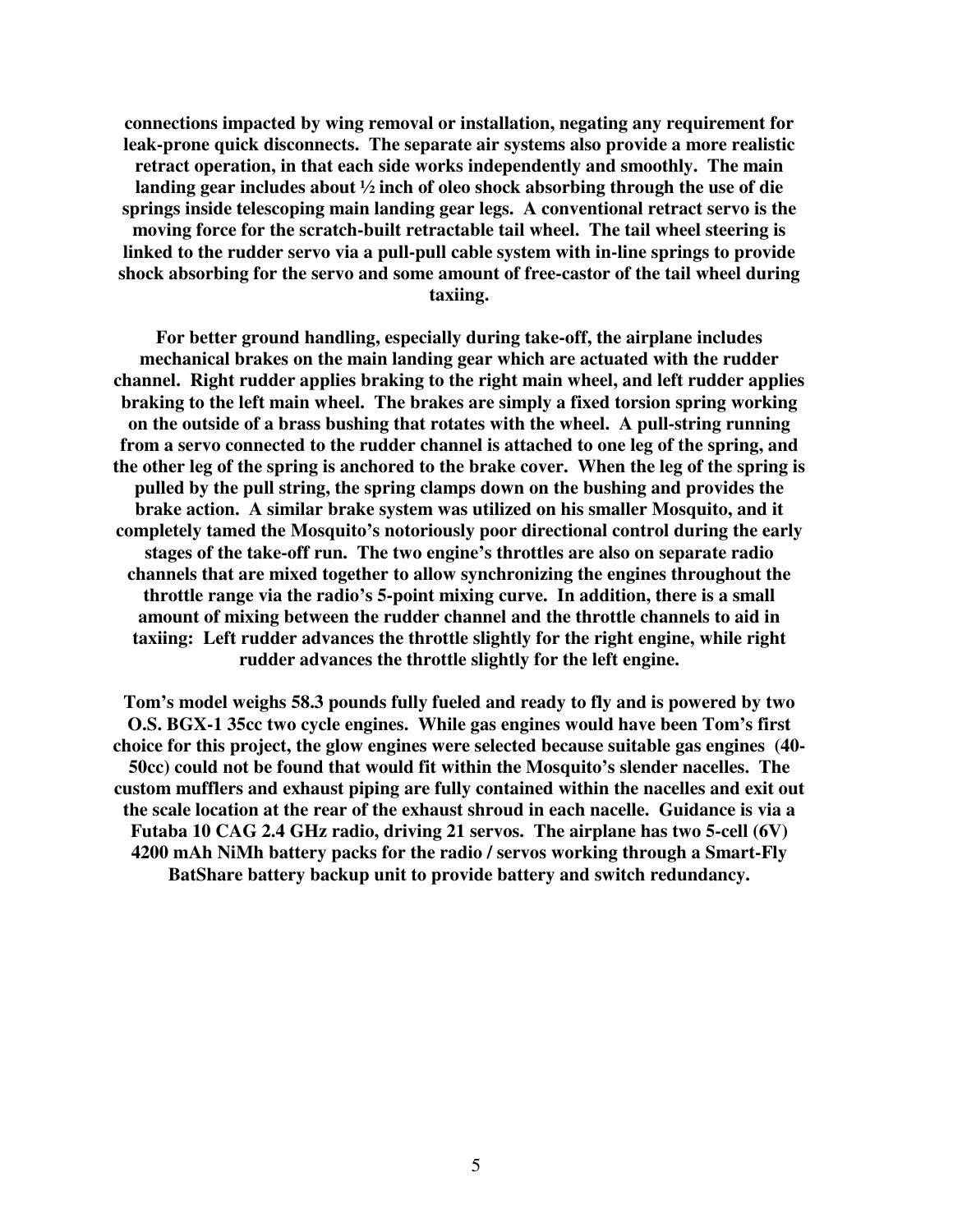

**The meeting was opened by Chris Brashears, President, at 7:10pm. The pledge of allegiance was led by Anthony. There were 30 members present and one visitor, Rich Freedman a Thousand Oaks High School instructor.** 

**Mike Pontel, a long time member, passed away in January from a prolonged illness. Our sympathies go out to his family and friends. His presence at the field has been missed.** 

# **Old Business:**

**IMAC: Frank Oliver requested an event plan for the Red Shoes IMAC again this year. The university representative, Ray Forest, recommended a "no" due to noise related issues referring to last year as a "911" issue. Carl Bergstrom questioned the recommendation since the IMAC feedback Mark received after last years event was very positive. VP Chris Spangenberg stated that we have no leverage with CSUCI and** 

**recommended not proceeding. Questioned whether the Campus Police log noise complaints. With respect to University Glen, their newsletter has the Condor schedule for the month.** 

**Frank Oliver will cancel the Camarillo IMAC even on the Southwest IMAC calendar.** 

**Javier Garcia found a document relating to the founding of the IMAA Chapter in 1984 which was passed around the meeting. That would mean the club has been active for 30 years this year!** 

**The AUVSI, Channel Islands Chapter, will meet May 13th at 6pm at the Broome Library at CSUCI. Free parking and cookies! The speaker will be Dr Tiffany Morris. Her topic will be "Unmanned Aerial Vehicle Pathways". A student pilot program will be discussed as well.** 

**The latest newsletter was published by John Brant including the minutes of the previous three meetings. Al moved to approve the published minutes to date. Don B seconded, and the motion was approved by the membership. Ken Osborn will return to the newsletter next month.** 

**Chris Spangenberg presented the newly approved flying days given by the University. They have been approved for a 3 month period rather than month to month as previously. The days remain the same i.e. no consecutive weekend days. As a condition of our use, we must find a place for a new field. To be determined is whether a CSUCI representative will help with the search.** 

**Chris Spangenberg presented possible club events as follows:**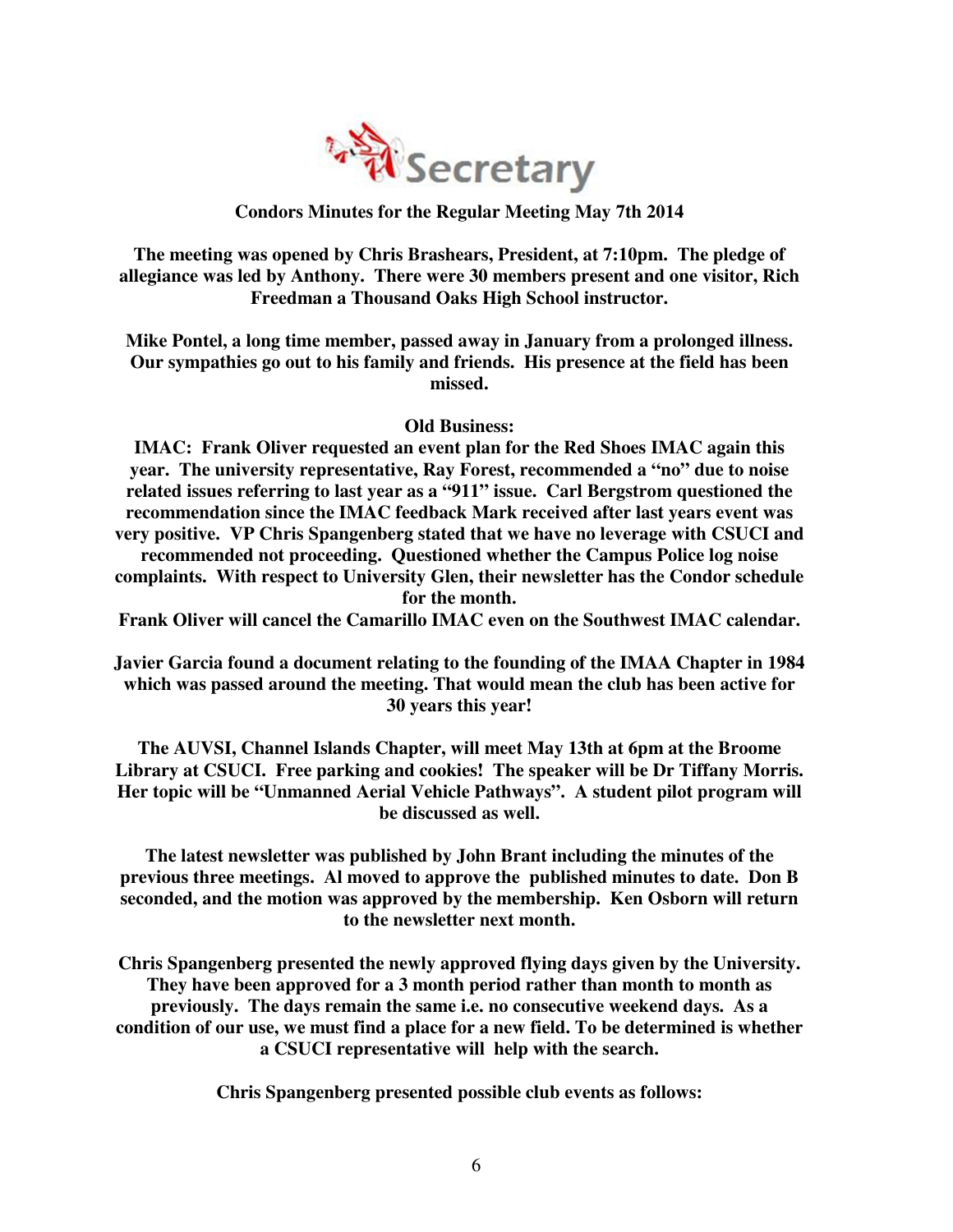**June, an Open House Event. The University food concessionaire will let us know if we can provide Food or they want to serve the event. July, a Warbird day; August, fun fly; September a helicopter day. Aug 16th is National Model Aviation Day so perhaps something could be planned around that date.** 

**All Hoff presented a Field Rules Update. First, all engine starts on the taxiway. This will be discussed at the next meeting after the membership has received an email re this issue. There is a Spotter update - Use ABC instead of AB type extinguishers. Finally the proposed changes will be posted at the field. The possiblity of an outreach program proposed to Ron Reiger of the local AUV. No feedback has been received so far.** 

### **Show & Tell:**

**1. Robert Vizzo brought a 570 electric Goblin Helicopter. It has a CF boom and HV servos. The frame can hold a 6, 12, or 14 cell battery. The motor is a new G3 series. It is a flybarless design. The model uses a Vbar controller with an internal governor. By linking the Rx..Vbar..Esc an improved response rate is realized. Currently listed at \$699 but it is available at \$639. Savox motors are having a sale. If you are interested, email Robert for a code that gets you 50% off.** 

**2. Chris Brashers showed a quad copter powered by a 3 cell 3300mAhr pack. The controller is a Digilite unit w/o GPS which sells for \$65. It will self correct for hands off recovery. Atlanta Hobby sells the frame/motors/props, and HK for the DGI** 

**3. Chris Spangenberg and Daryl Bergstrom reminded us of the California Scale Modelers Association Group Build. They are building a Balsa USA Sopwith replica. There will be a 2 day WWI event in October. Marty's normally sells the kit for \$370 but will give it to us at \$315 w/cowl on special order. They are hoping to form a "Pup Squadron" and meet with Orange County replica builders at their monthly meeting. Daryl's build report: he is upgrading his Sopwith build to scale docs for Scale Masters competition. He has finished the fuselage and wings. The modifications for scale are modeled after the Naval Pup 1917 vintage. The differences are in the fuselage length, tail shape and wing outlines. He is using Solartex covering with 3cts of 50/50 dope to finish. Landing gear mods have been made and the house paint color finish hasn't been determined.** 

**The speaker was Tony Martino talking about his process for making parts with 3-D printers and older methods. He has been a modeler for 40yrs and worked in auto design, bicycle design, toy design, and independent design houses. His process for part design is: sketch, model, prototype the product. In some instances an animation has been used to sell designs even before a prototype is made. The primary aim of the design, aside from function, is product safety and reliability. He uses Rhino 3D NURBS modeling software, and some hobby apps that are readily available. One**